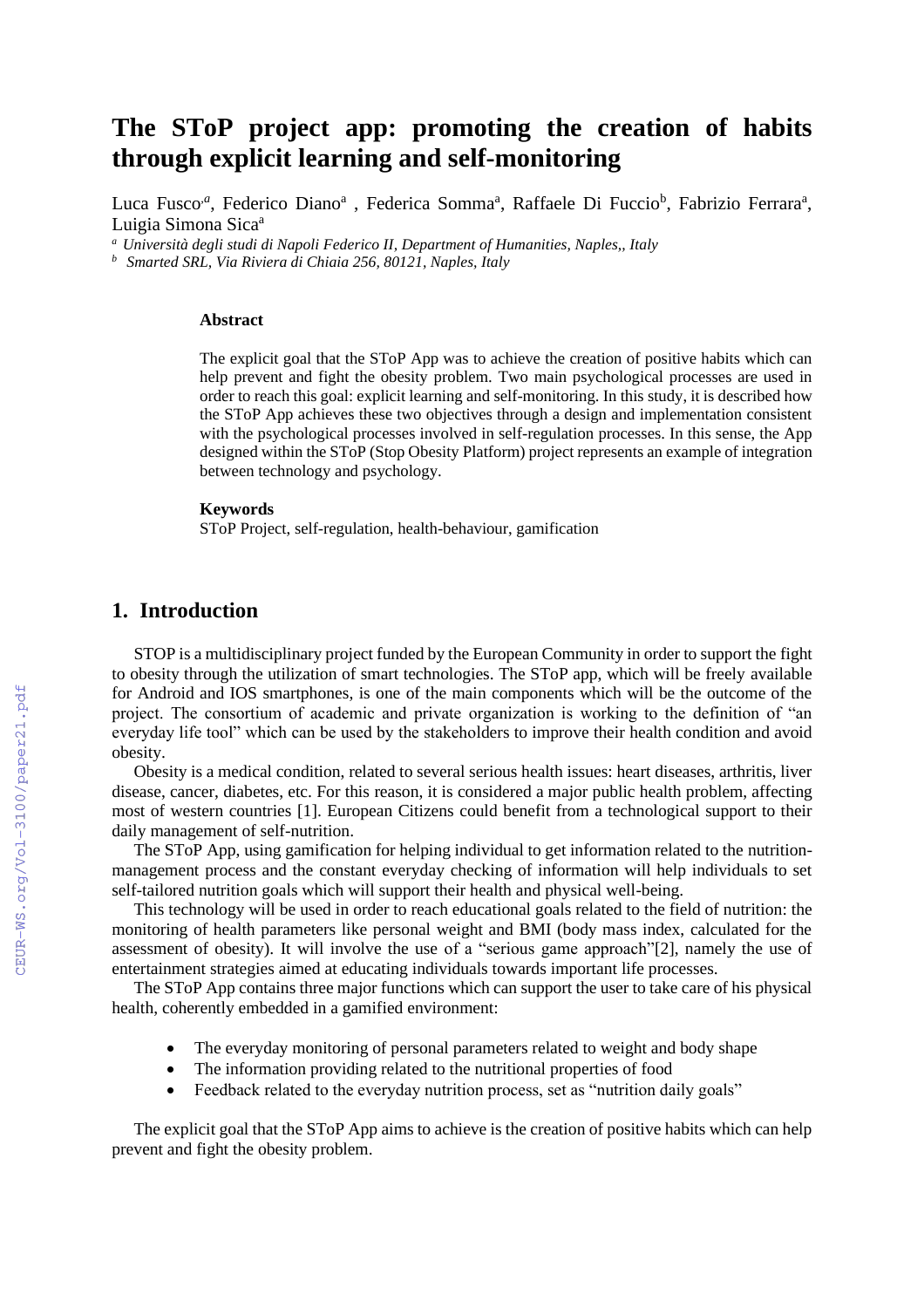Two main psychological processes are used in order to reach this goal: explicit learning and selfmonitoring.

### **2. Stimulating habits creation**

Human habits have the power to predict human behavior, regardless of explicit intentions [3]. Therefore, the creation of habits is a strong goal that organization should undertake in order to increase the likelihood of health-related behaviors for individuals. When behaviors have been performed repeatedly in the past, individuals can benefit from a lower effort to re-produce it. Finding also report that explicit intentions to produce a certain behavior are strengthened by the creation of habits in physical related behaviors [4].

However, the nutrition process presents complex aspects which individuals must explicitly take into account when planning food-related behavior.

Food-related knowledge is a generic construct, which is conceived as having a main role in the nutritional process. It involves believes and information about the goodness, the healthiness, the usefulness of quality and quantity of food and drink which can be absorbed in everyday life.

Explicit self-monitoring is an essential behavioral part of undertaking healthy diet. Literature found it as having a major role in weight loss intervention programs [5]. According to self-regulation theory [6] the process of changing habits requires strong skills related to self-regulation in order to develop the possibility of acknowledging rewards related to the achievement of goals.

For this reason, the Stop app was designed to fulfill a fundamental function: to promote selfregulation through explicit learning. Let's try to see how these functions are fulfilled and, first, what is meant by self-regulation. "Self-Regulation refers to the self-directive process through which learners transform their mental abilities into task related skills" [7]. This is the process that people can use to manage and organize their thoughts and convert them into skills. Self-regulation is the process of continuously monitoring progress toward a goal, checking outcomes, and redirecting unsuccessful efforts [8].

According to this definition, the stop App has been designed to allow and stimulate the following fundamental functions:

- 1. F1 monitoring progress toward a goal;
- 2. F2 checking outcomes;
- 3. F3 redirecting unsuccessful efforts.

### **2.1 F1 monitoring progress toward a goal**

The process of monitoring one's progress allows people to keep attention focused on the task and promote individual self-efficacy. Being able to identify a goal and regulate one's behavior according to the achievement of the set goal is a self-regulation process that gives a sense of direction and meaning to one's actions. In the context of studies on motivation, a privileged role is reserved for the promotion of intrinsic motivation, which allows the individual to maintain behavioral persistence, defects to give continuity to their actions [9]. This behavioral set makes it possible to plan, verify and possibly modify, through feedback and feed-forward processes, one's own behaviors to make them functional to the achievement of the purpose - proceeding towards subsequent objectives becomes, therefore, important for the achievement of the final purpose and represents a process that needs timely monitoring. Based on these assumptions, the App was designed according to a flow of daily goals that the user can achieve and constantly monitor (Figure 1);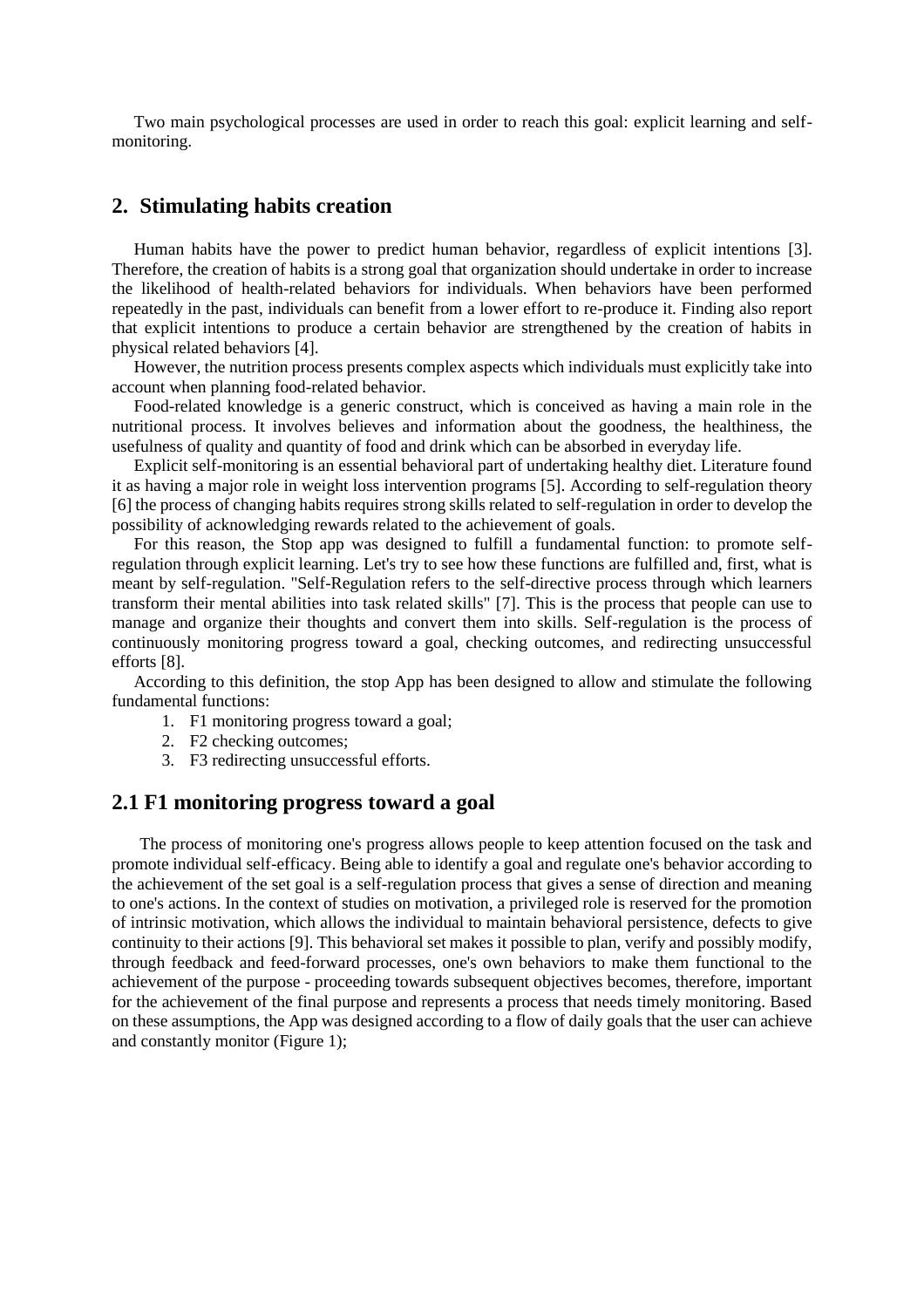

**Figure 1**: Function1 Monitoring goals through SToP App

## **2.2 F2 checking outcomes**

In the process of monitoring one's actions, the moment of verifying their effectiveness is crucial for self-regulation because it allows those adjustments necessary for the progress of one's action. In other words, verifying one's own work not only fulfills a function of verifying the past, but also of projection into the future. It is, therefore, using both feedback (my behaviors have been effective and useful in making me reach the objectives) and feedforward processes (if my behaviors are suitable I can hypothesize that also in the future they will help me to achieve other objectives) that the individual can proceed in his own development [10].

In the App design specific attention was given to the design (in both formal aspects and graphical interface) to the visualization of the outcomes and feedback connected to them.

Therefore, app presents a series of panels that change continuously according to the information entered by the user. The pictures change in a *flourishing* way when the user has reached the daily goals, and in a *languishing* way when, on the other hand, the goals are not achieved (Figure 2);



**Figure 2**: Function2 Checking outcomes through SToP App

## **2.3 F3 redirecting unsuccessful efforts**

The third process involved in self-regulation implies the possibility (and the ability) to modify one's actions to achieve the objectives. In fact, in individual behaviour, the actions put into practice are not always consistent with the resolution of the task and the achievement of objectives. In other words, the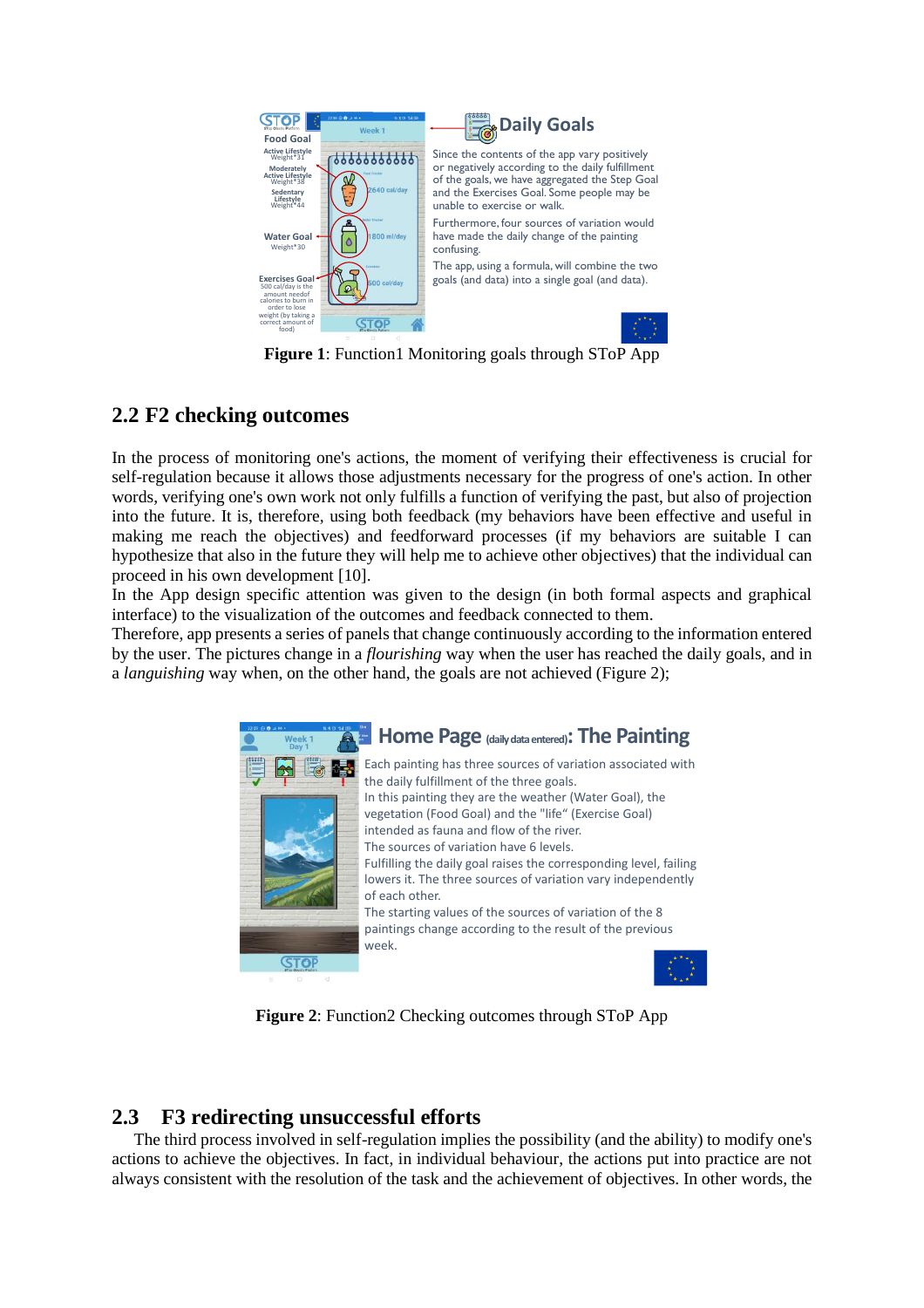possibility of error and therefore of failure is part of the learning process. In our case, therefore, it is important to offer the game user the opportunity to "correct himself". Actually, the two previous functions allow to reach the final moment of the self-regulation process which allows not only to correct one's own behavior in the future (if it has proved unsuitable in the previous phase), but also to "return to one's own steps", correcting one's learning path from within [11]. Obviously, this is a typical possibility of gamification which, unlike the real world, allows you to easily return to your work to modify your existence according to the achievement of objectives [12].

In our case, the Stop games consist in sorting the presented foods in descending order following a ratio (food property or and nutrient). Each game consists of three levels of increasing difficulty, with each mistake it is necessary to start over (Figure 3).



**Figure 3**: An example of the games in the SToP App

A new game is automatically unlocked every day. Every week the ratio of the game changes: in the first week it will be calories, in the second cholesterol, in the third the sugars, etc. The Game Menu reports games that have been successfully completed; however, it is always possible to play the games unlocked in the previous days or weeks (Figure 4).



**Figure 4**: Function3 Checking outcomes through SToP App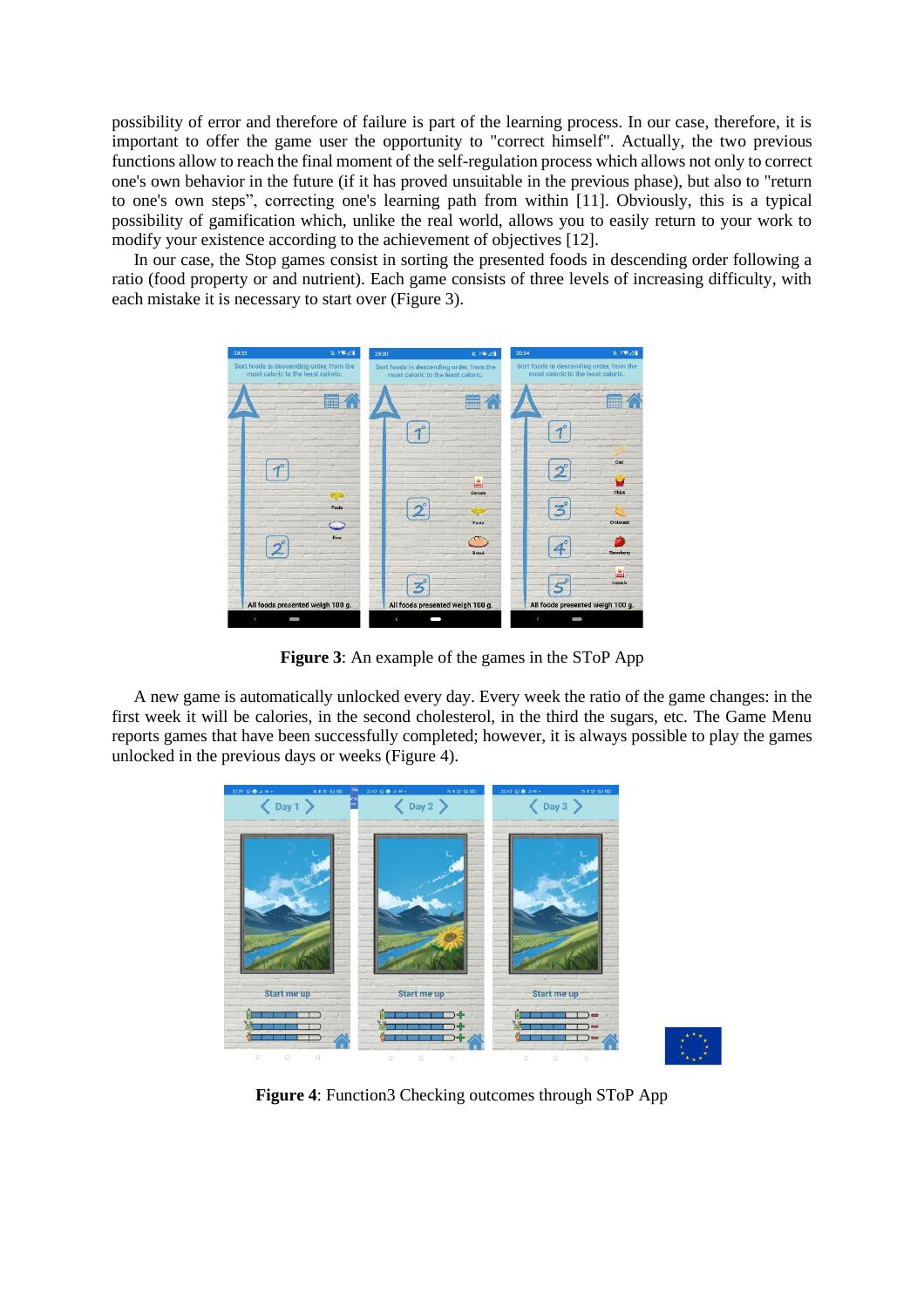### **3. Conclusion**

The use of new technologies within projects and courses of training and psycho-social intervention is now a pervasive phenomenon. Gamification, in this area, is currently a rapidly expanding phenomenon. It is therefore important to pay specific attention not only to the technological characteristics of the games implemented, but above all to dwell in a timely and in-depth manner on the design of the App. This attention should be even more focused when gamification aims to change the behavior of individuals, thus feeding on complex psychological dimensions and processes.

Elsewhere, too, the importance of a design approach as the first phase of a gamification that wants to use technology and the advantages associated with its use for psychological purposes has been emphasized [13] [14]. In the case of the development of the SToP App, an application of integration of technology and psychology has been proposed since the design phases and with widespread attention not only in the selection of the contents to be developed in the games, but also in the definition of the entire game process. In this study, a concise description of the application of this model was proposed in accordance with the objectives of the project to promote healthy behaviors. It was therefore illustrated how the App was designed and developed to promote a specific psychological process that underlies the behavioral changes: self-regulation.

The one illustrated in this study represents only one of the possible applications of psychological theoretical frameworks to the design of digital tools, usable in formal and informal training contexts.

### **4. Acknowledgements**

This project has received funding from the European Union's Horizon 2020 Research and Innovation programme under the Marie Skaodowska-Curie Grant Agreement 823978.

### **References**

- 1. Malik, V. S., Willett, W. C., & Hu, F. B. (2013). Global obesity: trends, risk factors and policy implications. Nature Reviews Endocrinology, 9(1), 13-27.
- 2. Zhonggen, Y. (2019). A meta-analysis of use of serious games in education over a decade. International Journal of Computer Games Technology, 2019.
- 3. Triandis, H. C. (1977). Theoretical framework for evaluation of cross-cultural training effectiveness. International Journal of Intercultural Relations, 1(4), 19-45.
- 4. de Bruijn, G. J., Kremers, S. P., Singh, A., Van den Putte, B., & Van Mechelen, W. (2009). Adult active transportation: adding habit strength to the theory of planned behavior. American journal of preventive medicine, 36(3), 189-194.
- 5. Burke, L. E., Wang, J., & Sevick, M. A. (2011). Self-monitoring in weight loss: a systematic review of the literature. Journal of the American Dietetic Association, 111(1), 92-102.
- 6. Reid, R., & Harris, K. R. (1993). Self-monitoring of attention versus self-monitoring of performance: Effects on attention and academic performance. Exceptional children, 60(1), 29- 40.
- 7. Zimmerman, B. J., & Schunk, D. H. (Eds.). (2001). Self-regulated learning and academic achievement: Theoretical perspectives. Routledge.
- 8. Berk, L. E., Mann, T. D., & Ogan, A. T. (2006). Make-Believe Play: Wellspring for Development of Self-Regulation.
- 9. Larson, R. W., & Rusk, N. (2011). Intrinsic motivation and positive development. Advances in child development and behavior, 41, 89-130.